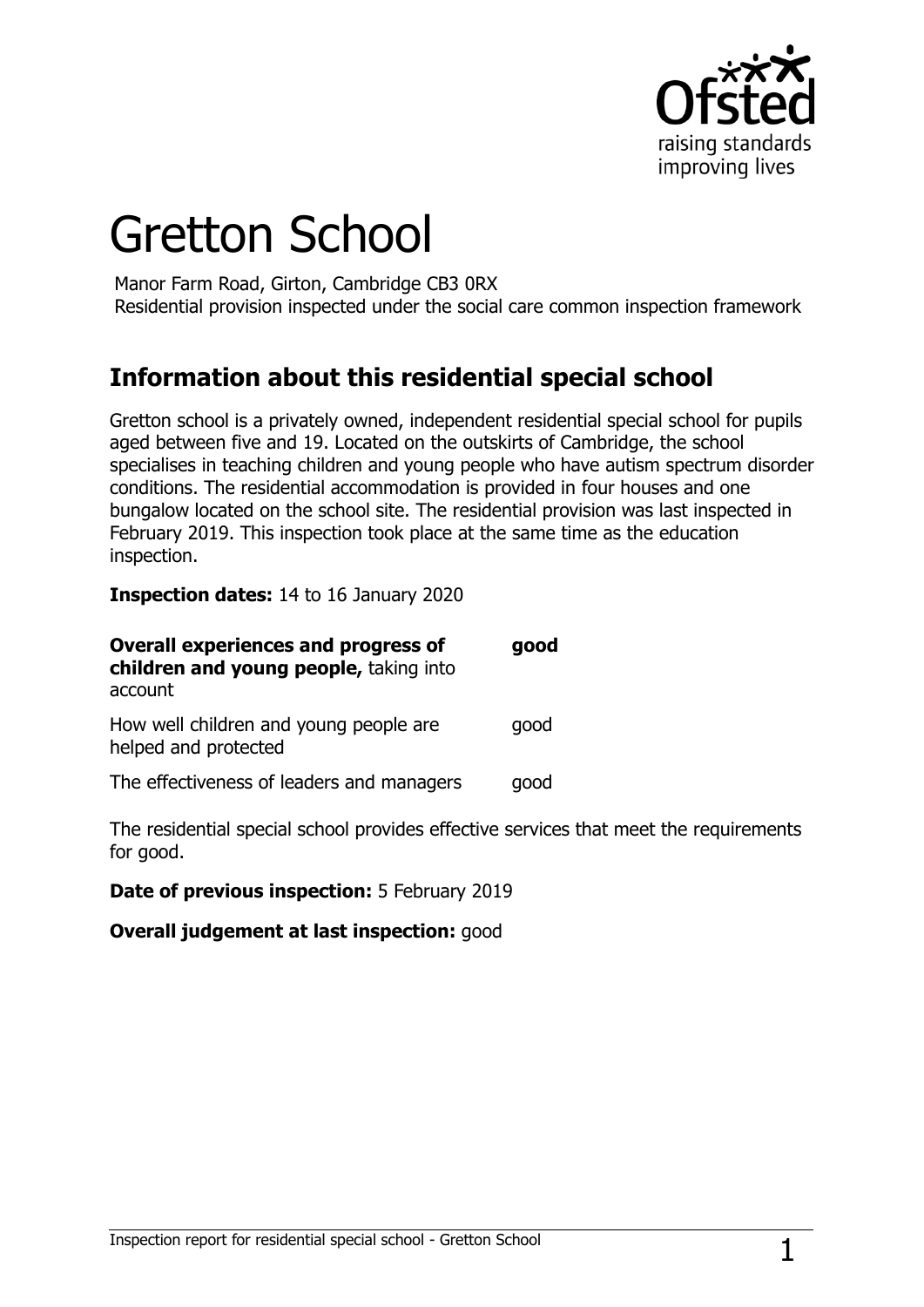

# **Inspection judgements**

#### **Overall experiences and progress of children and young people: good**

This is a good residential provision. The children have strong relationships with the staff, who know them well. A consistent theme in feedback from children and their families was how the staff understand the children. The strength of these relationships underpins the good progress that the children make.

The children enjoy their time in the residential provision. They said that there is a good balance between social activities and down time. The staff understand what motivates and interests the children. Social activities provide opportunities for learning and development. This contributes to the children making good progress with their social and emotional skills.

The staff support the children to attend external clubs and activities. This boosts the children's confidence and self-esteem and their ability to interact with people outside the protected confines of the school. This progress is significant for the children. A social worker said of one child, 'The staff have really helped him to turn his life around. They have been pivotal. He is building friendships, which for him is huge. Up until going to the residential provision, he would not identify as having friends and now he does, and that is incredibly important.'

The staff help the children to develop their practical independence skills, such as using washing machines and public transport. Parents said that the children can transfer these newly acquired skills to the home environment.

Residential staff also work at the school. They have a good understanding of children's education needs. Children who were previously out of education for substantial periods of time are now engaging positively at school and taking examinations. One child, who is now applying to go to university, said, 'Coming here has meant that I have achieved things that I would not have thought possible.'

The children experience well-organised transitions into the residential provision. Introductions are planned between children, professionals and families and occur at a pace that is right for the child. As a result, these introductions are consistently successful.

Children have support plans in place. These plans are in a new format and are generally clear. They are written in plain language and written with the children. However, the plans do not give enough consideration to issues relating to mental capacity. This risks the staff lacking clarity on this relevant issue.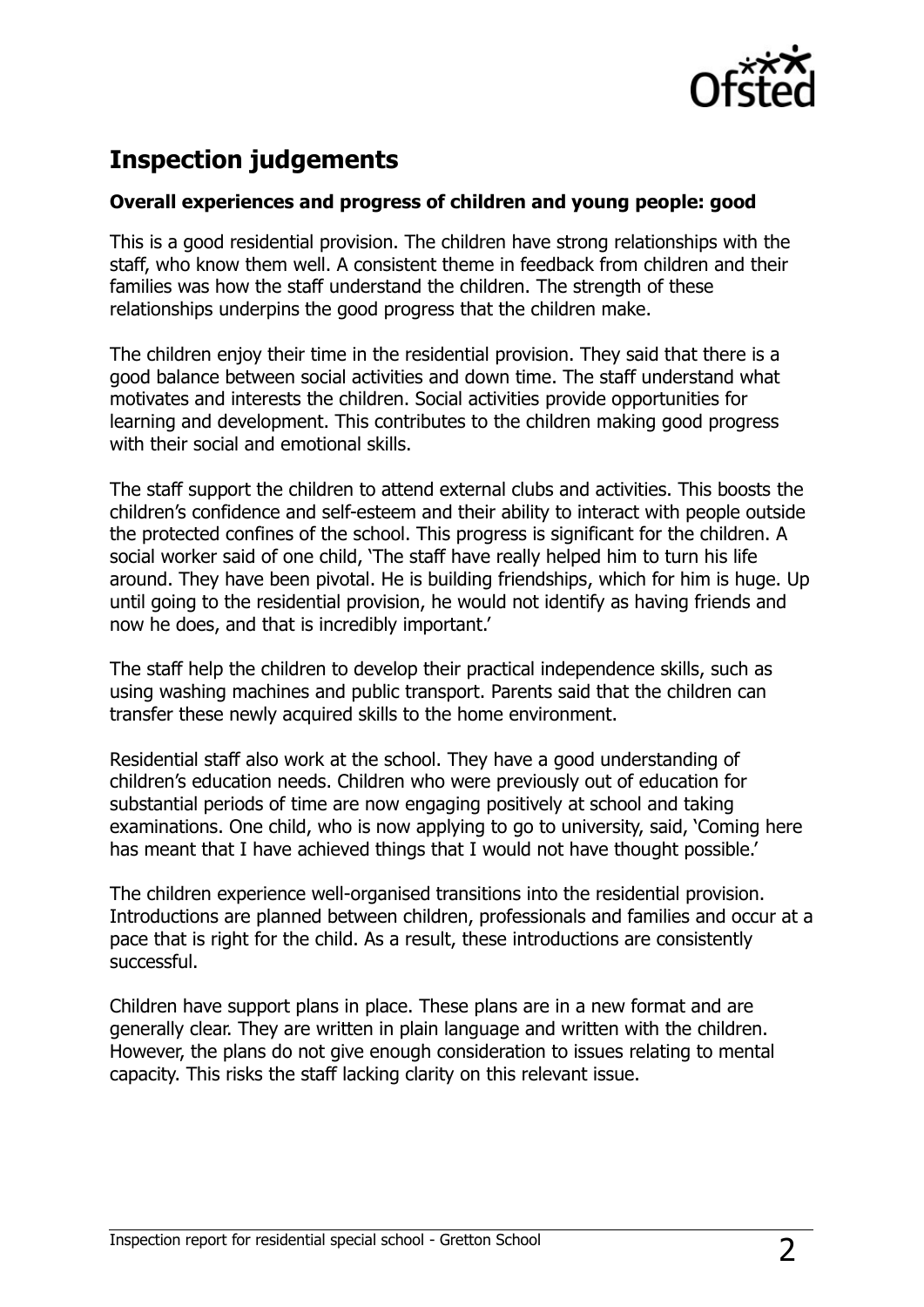

#### **How well children and young people are helped and protected: good**

Children feel safe in the residential provision. They can raise concerns with the staff. The staff understand the children well and are alert to changes in behaviour and what these may indicate.

No children have gone missing from the residential provision. The children said that bullying is not an issue.

The staff understand that any use of restraint is a last resort. The staff were able to explain how they support the children and de-escalate behaviour. Physical interventions have only been used twice since the last inspection. On both occasions, these interventions were short and proportionate and helped the children to stay safe.

The residential staff are clear about the procedures for raising concerns. Responsible staff link with the designated officer promptly and effectively if concerns arise.

Recruitment records have improved. Recruitment files now clearly show employment histories and explanations for employment gaps. This evidences safe recruitment processes that protect children.

Risk assessments are in place. However, these do not sufficiently consider the approach to managing internet access in the residential provision. In addition, the school policy on mobile devices does not consider the residential provision. The residential staff may therefore not be clearly guided on how to support the children to access the internet safely.

#### **The effectiveness of leaders and managers: good**

An experienced head of care provides strong and effective leadership. She is respected by the staff, the children and the wider management team. She has a realistic view of the quality of the provision, its strengths and the areas that need to improve.

The head of care has an excellent understanding of the children. She can describe their needs and how these are to be met in great, reflective detail. She uses this knowledge to support the children to engage in activities, such as this inspection, that they would not otherwise be able to participate in.

The staff have all received regular supervisions. This includes the head of care, who also receives clinical supervision. The staff have access to a range of training courses. All the staff have undertaken training in safeguarding and understanding radicalisation. The management team has arranged for additional training as necessary. Consequently, the staff feel supported and well guided.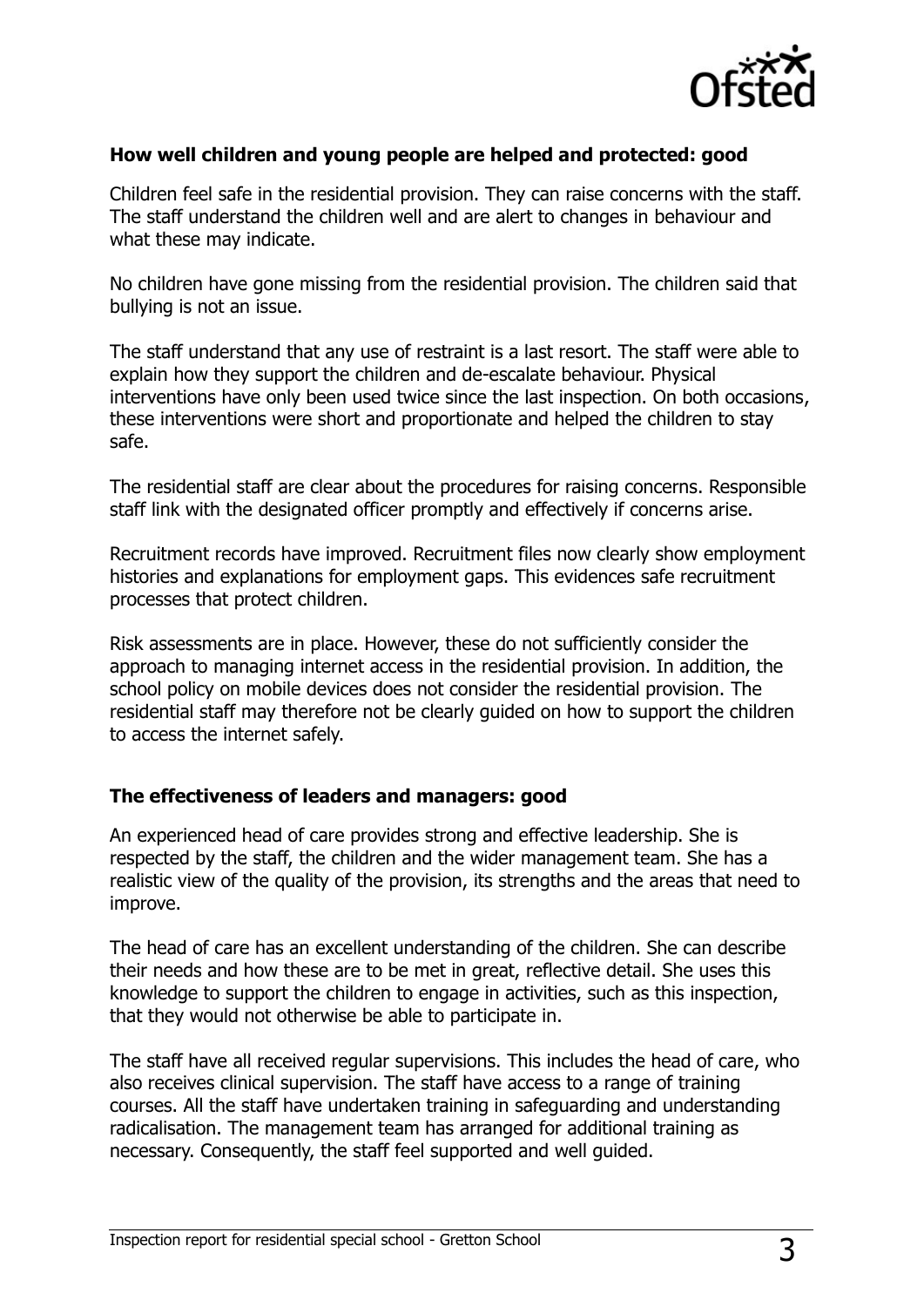

A regularly reviewed development plan identifies the areas for improvement. The head of care has made and sustained improvements to the quality of care. She has met the previously unmet national minimum standards and addressed previous recommendations for improvement.

The leadership team is unafraid to challenge local authorities and advocate on the children's behalf. Feedback from external professionals about the quality and flexibility of the residential provision is positive. Families, in the main, are also positive about the residential provision.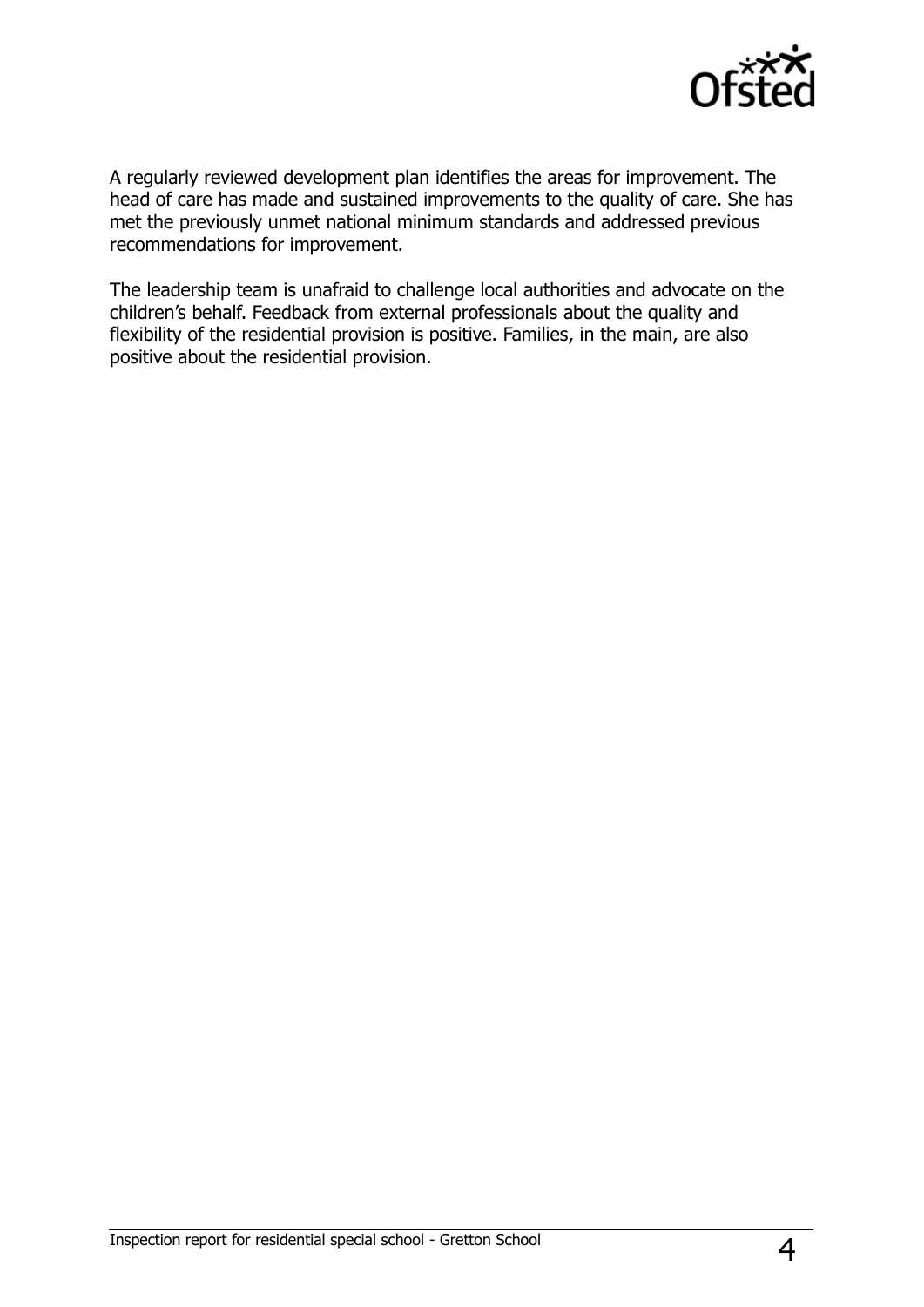

## **What does the residential special school need to do to improve?**

### **Recommendations**

- Ensure that there is a whole-school approach to and a clear policy and risk assessment on the use of mobile technology and, in particular, internet-enabled devices, during residential time.
- Ensure that care or support plans give due consideration to issues relating to mental capacity and deprivation of liberty.

## **Information about this inspection**

Inspectors have looked closely at the experiences and progress of children and young people using the 'Social care common inspection framework'. This inspection was carried out under the Children Act 1989 to assess the effectiveness of the service, how it meets the core functions of the service as set out in legislation, and to consider how well it complies with the national minimum standards.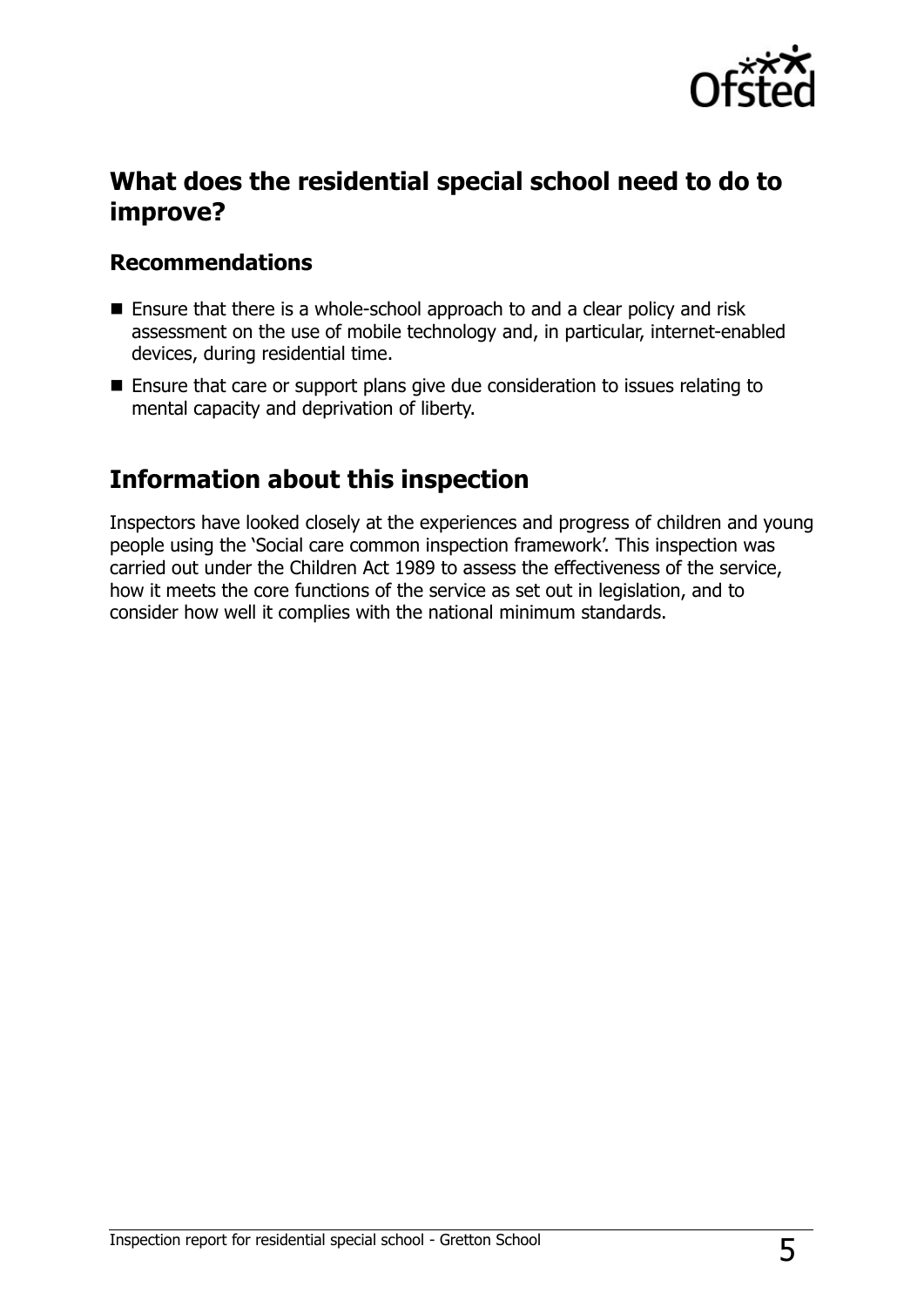

# **Residential special school details**

**Social care unique reference number:** SC425708 **Headteacher/teacher in charge:** Mr Ian Thorsteinsson **Type of school: Residential special school Telephone number:** 01223 277438 **Email address:** ian.thorsteinsson@grettonschool.com

## **Inspector**

Ashley Hinson, social care inspector (lead)